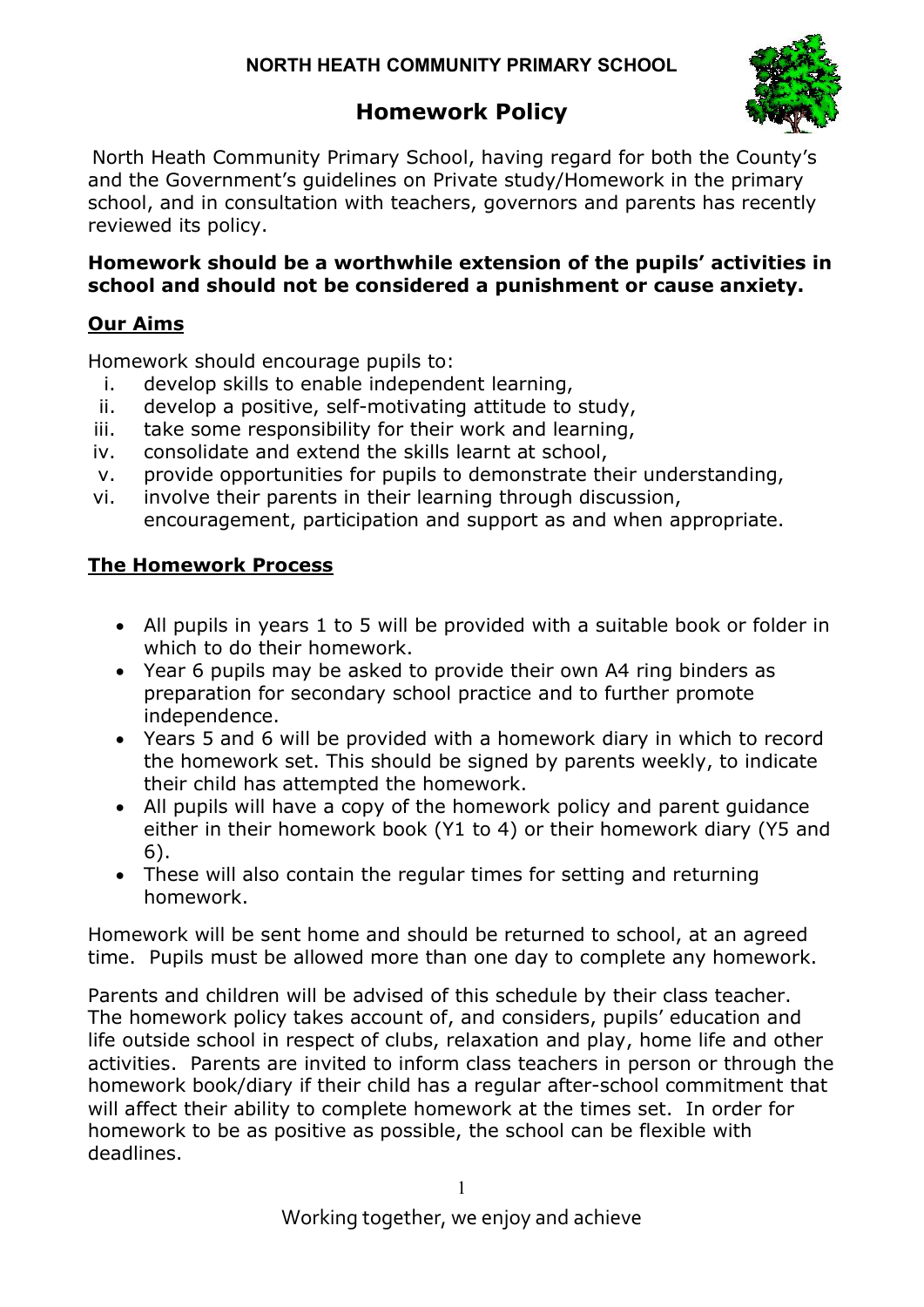Age and level of ability will be taken into account when setting homework and assessing the tasks. Due to this, tasks will normally be differentiated and will be marked/assessed as appropriate, according to the tasks set.

Homework will be marked regularly in line with the Marking Policy. Teachers should respond to parents and pupils who have raised concerns or asked questions, establishing clear lines of communication. Marking should be constructive, encouraging and acknowledge effort. Response should be made to the learning intention or advice given for next steps (see Marking Policy for guidelines and marking codes).

All homework tasks must be discussed and explained in class when they are set. In the event of a pupil arriving home and not understanding the task set, or being unable to complete the work, they should share their concerns with the class teacher the next day in order to complete the homework in the time given. This should allow the teacher to monitor the pupil during the setting of homework to ensure understanding in the future.

All homework should be well presented and handed in on time. Homework tasks should be completed in the pupil's homework book. Where tasks are to be completed on printed sheets, these should be securely fastened into the homework book unless otherwise stated (eg – work for a display or electronic ICT). There may be times when additional homework activities are set and parents will be notified.

It is an expectation that poor work should be addressed in the pupil's own time. Parents will be informed via the Homework Diary (years 5 and 6) or Homework Book (years  $1 - 4$ ).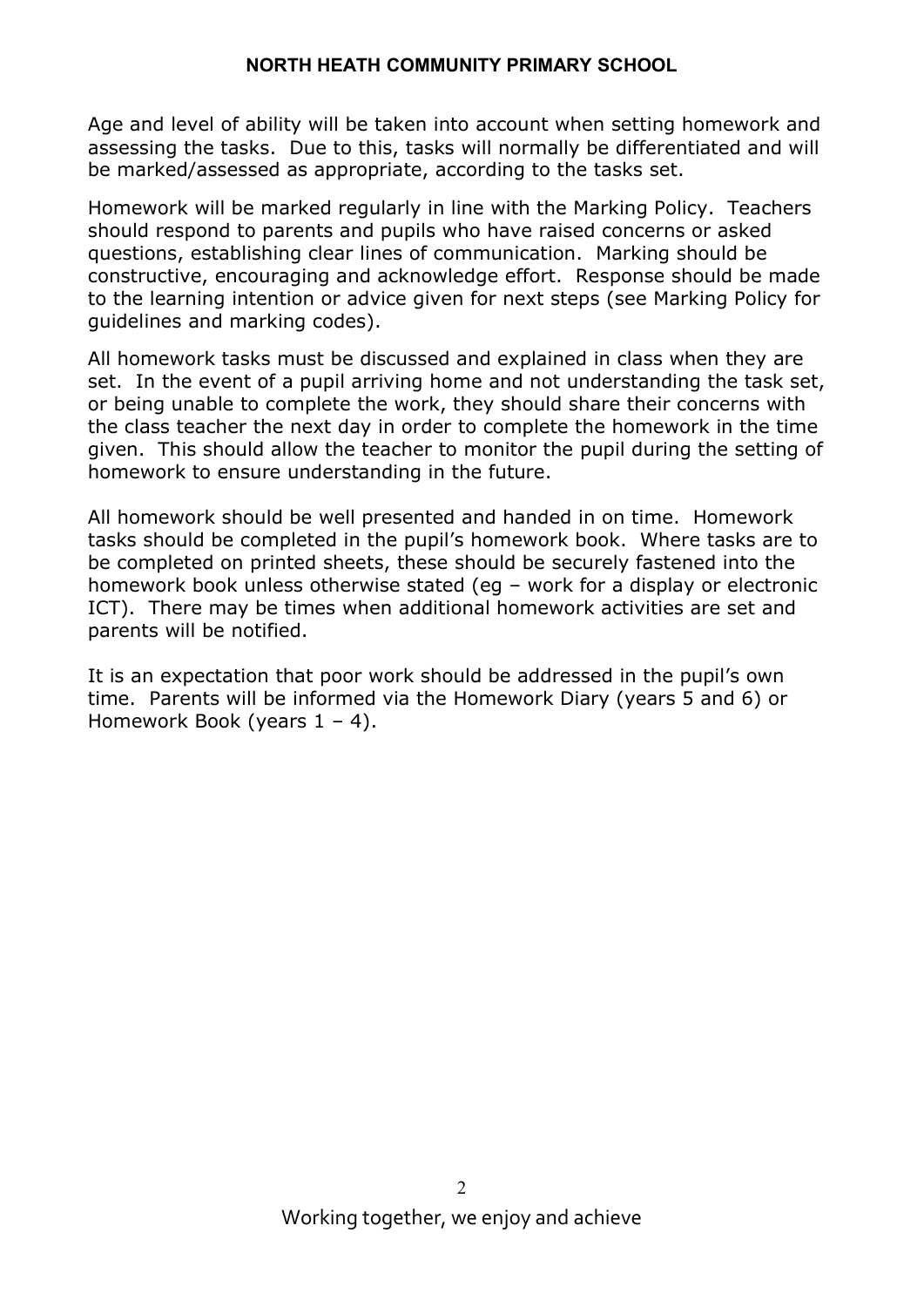#### Homework Expectations

All pupils should read or share books with parents at least three times a week. This should be for 10 - 15 minutes in Key Stage 1 (Years 1 and 2) and 15 – 20 minutes in KS2 (Years 3 to 6).

#### Key Stage 1

#### Reception

No regular homework but letters and sounds may be sent home for practice depending on a pupil's needs.

#### Year One

1 piece of homework weekly (20 minutes) This can include spelling, mathematics, English or topic work Daily Reading

#### Year Two

1 piece of homework weekly (30 minutes) This can include spelling, mathematics, English or topic work Daily Reading

## Key Stage 2

#### Year Three

1 piece of English or topic (20 minutes including spellings) 1 piece of mathematics homework weekly (20 minutes) Multiplication tables (10 minutes) Daily Reading

#### Year Four

1 piece of English or topic (30 minutes including spellings) 1 piece of mathematics homework weekly (20 minutes) Multiplication tables (10 minutes) Daily Reading

#### Year Five

1 piece of English or topic (30 minutes) 1 piece of mathematics homework (30 minutes) 1 piece of spelling homework (15 minutes) Multiplication tables (15 minutes) Daily Reading

#### Year Six

1 piece of English or topic (60 minutes including spellings and SATs revision) 1 piece of mathematics homework weekly (60 minutes including Multiplication tables and SATs revision) Daily Reading

## Reviewed: Autumn 2021 by staff, Spring 2022 by Governors

3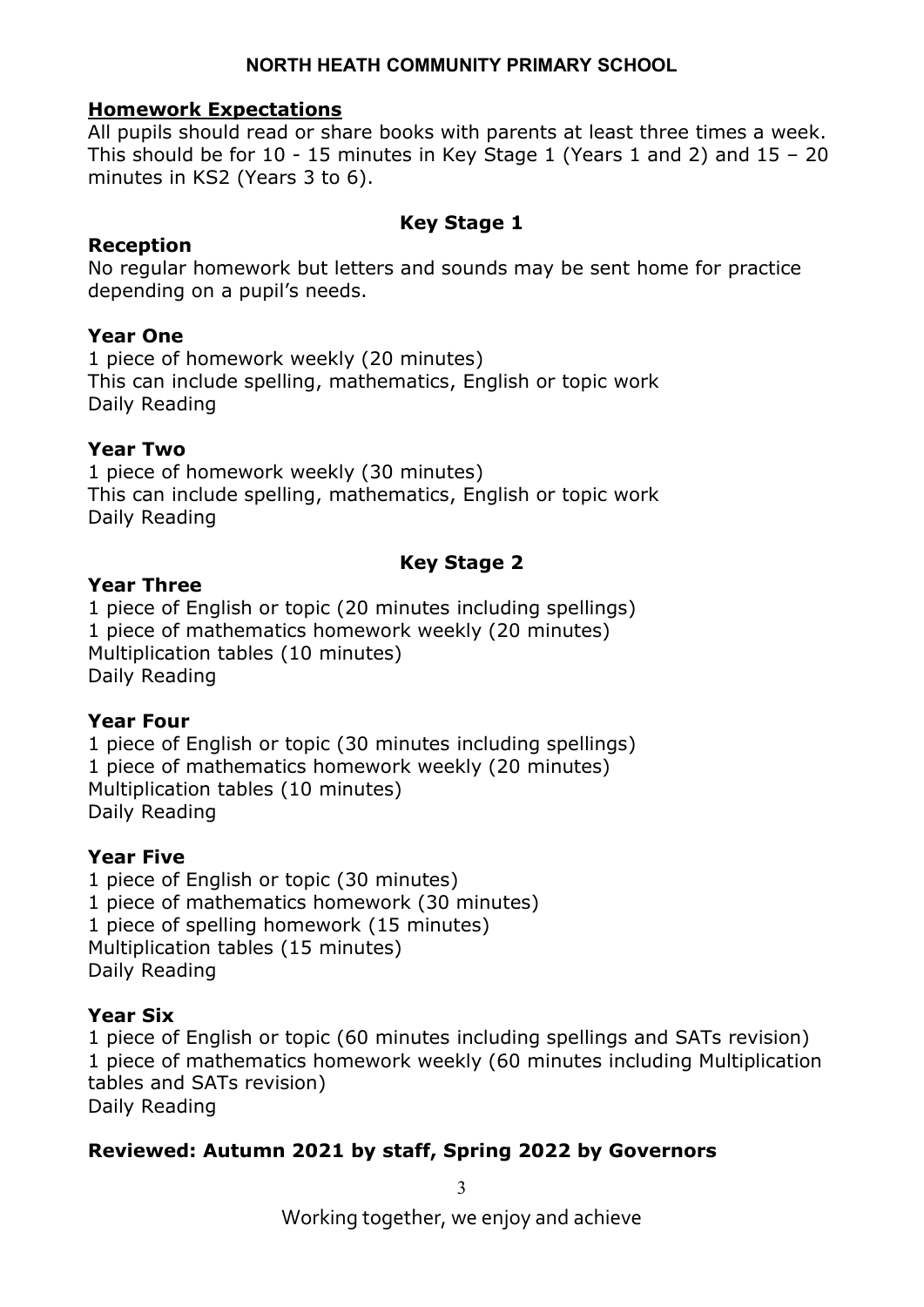## Appendix 1

Key Stage One – Helping with Homework; advice for parents

# This is what you can do to help:

- ★ Encourage and praise your child
- $\star$  Nominate a regular work time and space
- $\star$  Choice and independence are important
- ★ Organise your resources
- ★ Understand what to do when the homework is handed out
- $\star$  Research should be presented in the pupils' own way
- $\star$  Ask for extra time or help from the teacher if required
- $\star$  Give feedback to the teacher if it is needed
- $\star$  Enjoy!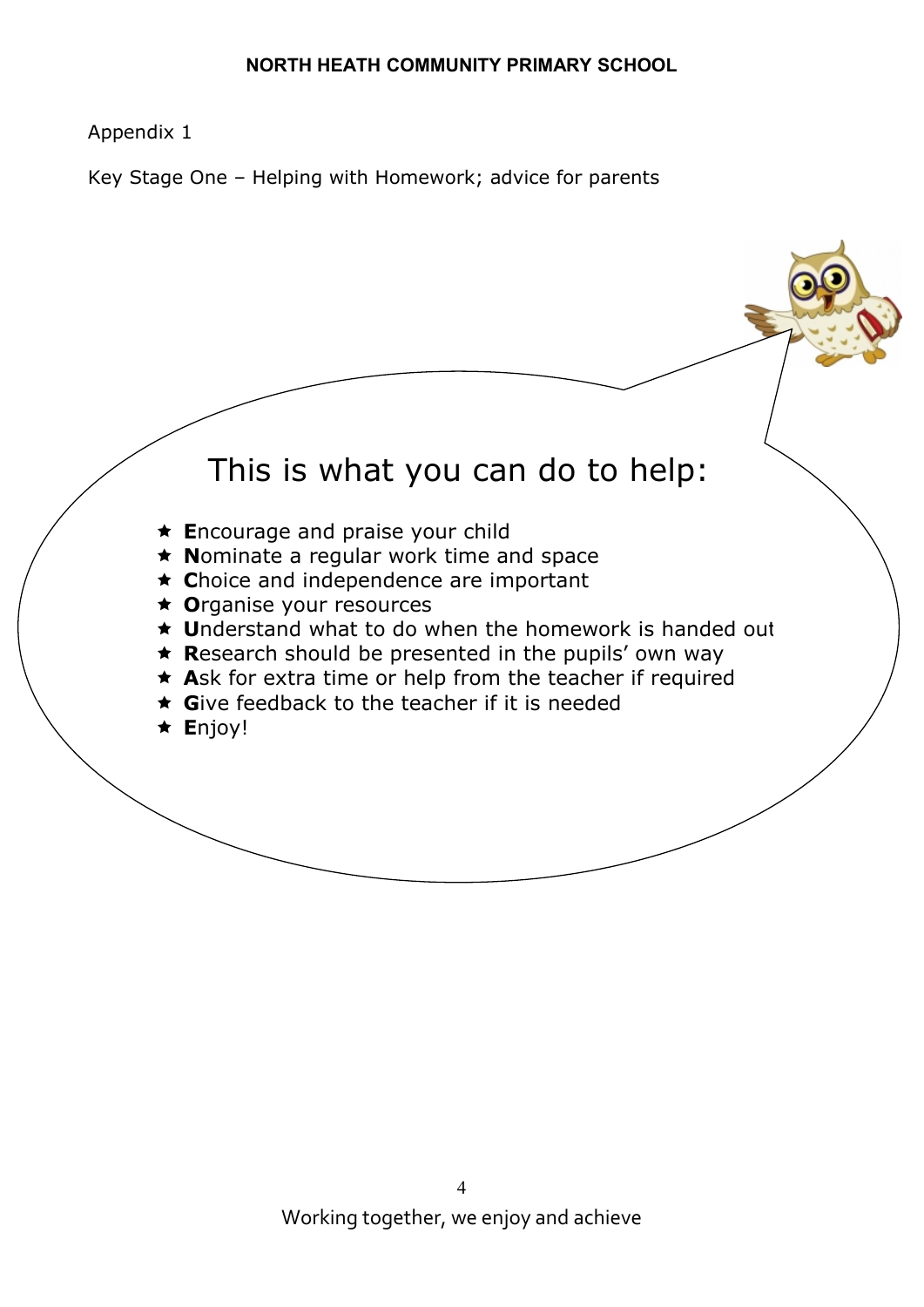## APPENDIX 2

A Guide to Helping with Homework in Key Stage 2

 Homework is intended as an opportunity to reinforce skills learnt at school. Children should, therefore, be able to complete their homework independently.

Children should;

- $\checkmark$  have a regular time and place for their work (usually no longer than 30 minutes)
- $\checkmark$  have the right equipment for the tasks
- $\checkmark$  show they understand the task by explaining it to an adult before starting
- $\checkmark$  work independently (with breaks if needed)
- $\checkmark$  be responsible for taking it to and from school
- $\checkmark$  ask a teacher for help if they are unsure of what is expected or how to continue
- $\checkmark$  stop if the task takes too long or they are becoming distressed

# Parents can help by;

- $\checkmark$  remaining calm and positive
- $\checkmark$  encouraging and praising all efforts
- $\checkmark$  asking your child to explain their ideas and methods (they may be different from the ones you use)
- $\checkmark$  informing the teacher if your child struggled with particular parts of the homework
- $\checkmark$  encouraging a routine of packing school bags the night before
- $\checkmark$  signing the homework diary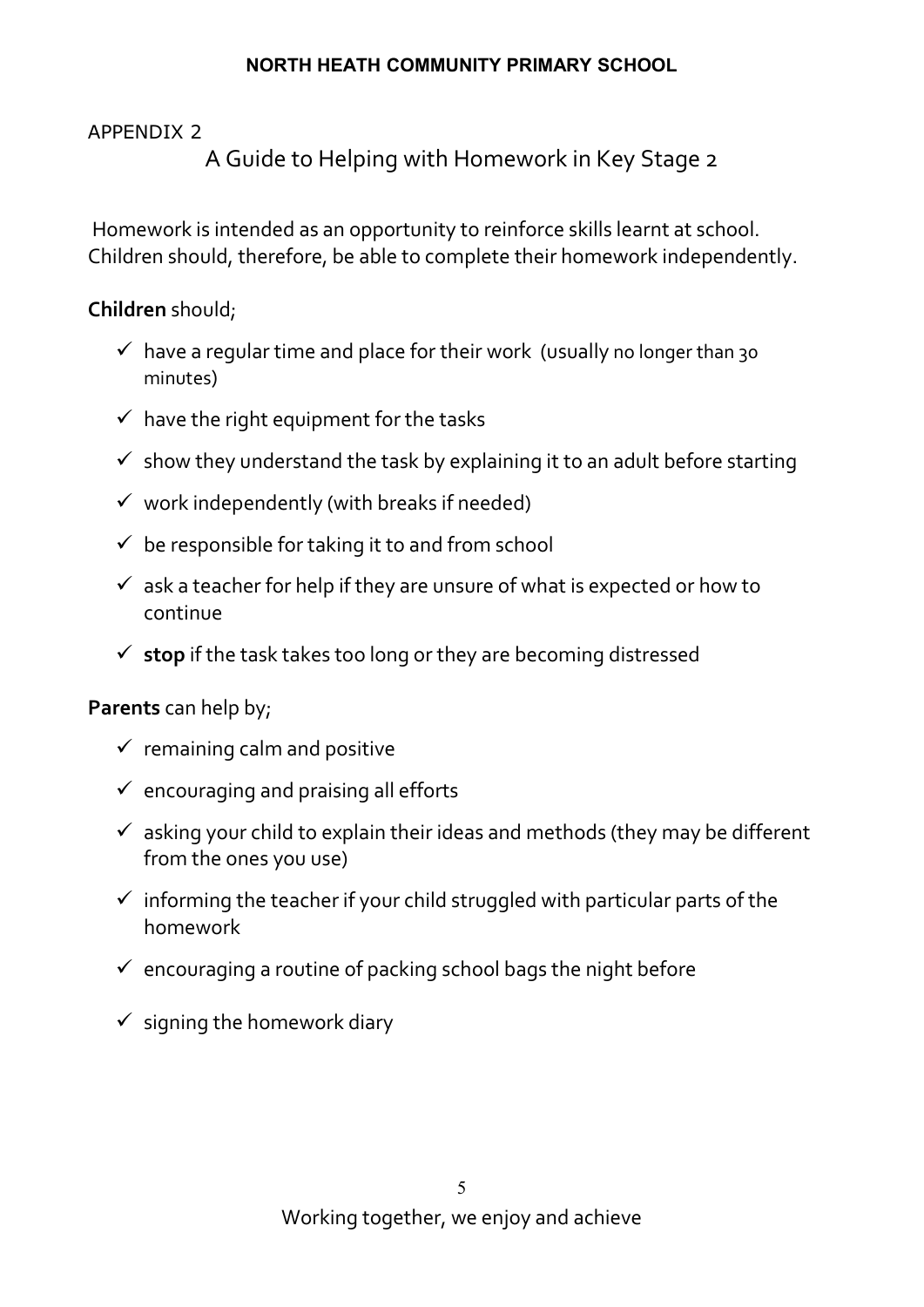APPENDIX 3

## Parent/s/Carer/s and pupil comments about the Homework Guidelines/Policy

The school is revising its Homework Policy and would appreciate input from parents and pupils as well as staff and governors. We would be pleased if you would discuss this document at home and share this document with your child/ren. If you or your child/ren have a suggestion/comment to make about the guidelines and policy enclosed, please indicate below and return to school. We will consider all your responses before finalising the document. We have sent a copy for each child as views may differ. Please help us by completing appendix 3, the questionnaire, and returning it to school by the end of this term.

Thank you for your consideration and time.

1. Is having Homework worthwhile in supporting pupils' learning? (Please answer yes or no)

Pupil……………… Parent/s/Carer/s………………

2. Are the Guidelines clear and understandable? (Please answer yes or no)

Pupil………… Parent/s/Carer/s ……………

3. Do you find the appendices useful? (Please answer yes or no)

Pupil………… Parent/s/Carer/s ………………

4. Do you think the Time Guide and tasks are appropriate for each year group? (Please answer yes or no)

Pupil………… Parent/Carer ……………

If not please give your ideas below